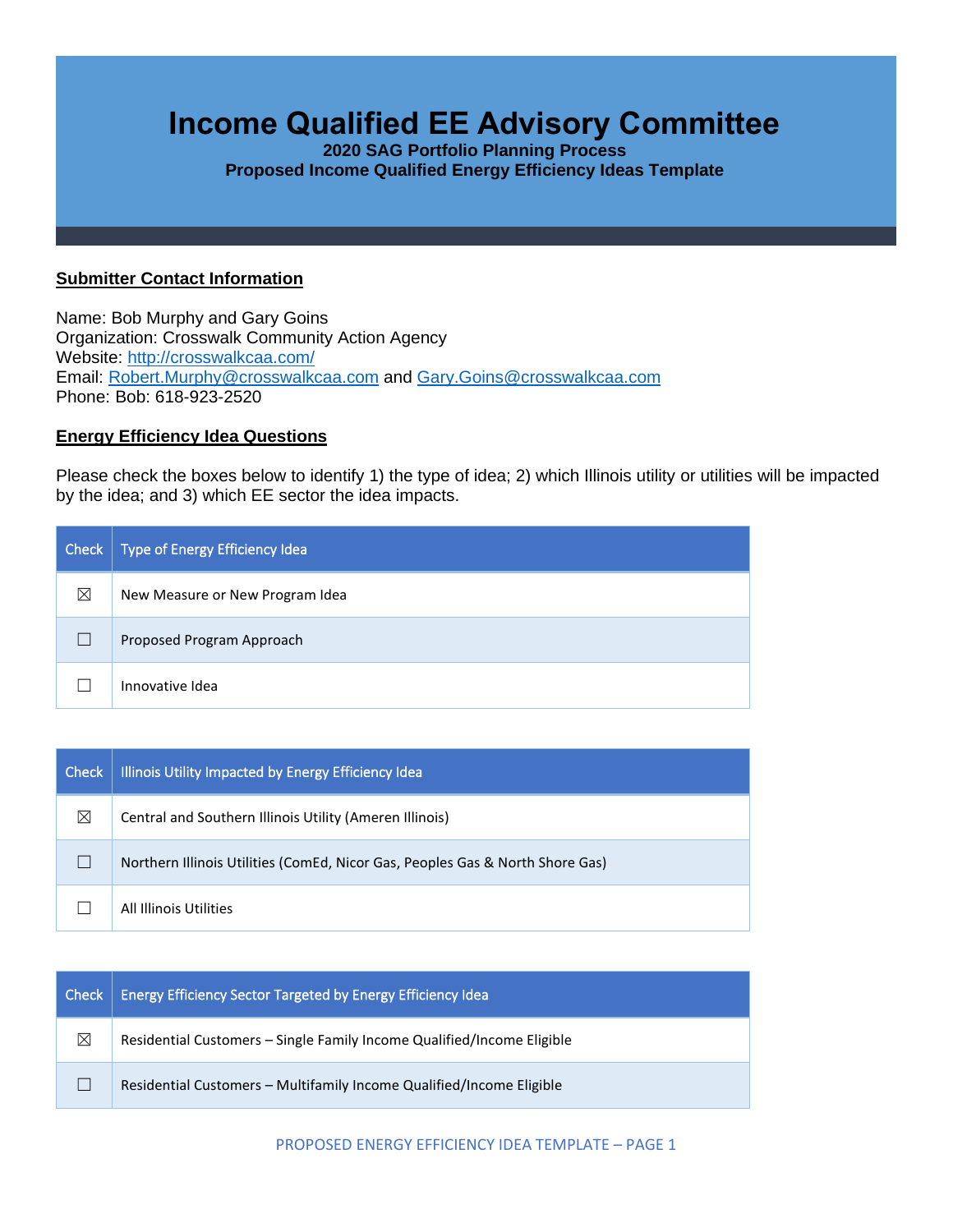### **Additional Questions**

1. **Description of Idea:** Describe the proposed idea, including the purpose of the suggested idea and rationale. Describe whether this is an idea that could be implemented in an existing EE program, or whether the idea involves establishing a new measure or program. Please indicate whether additional research may be required before implementation.

*Questions to consider: What issue will this proposed change resolve? Will the proposed change increase participation and result in increased energy savings? Will this reduce costs? Will this increase customer satisfaction? Will this help achieve statutory goals? Will this help increase program penetration?* 

With being only in the Ameren territory, we really need the mechanicals to be an approved Ameren charge for the IHWAP program.

We install a lot of heat pumps, 95% mobile home furnaces & 96% residential furnaces along with 16 SEER air conditioning.

Apx. 40% of HVAC installations are heat pumps. We have a lot of all-electric homes in our service territory.

2. **Idea Marketing:** How will this idea be delivered to customers? Describe marketing strategies used to reach the target market and minimize market confusion.

## N/A

3. **Background:** Describe where the idea originated from, including whether this idea has been successfully implemented in other jurisdictions. Provide specific background information that will help utilities and SAG participants understand the proposed idea.

*Questions to consider: In what jurisdiction has this idea been successfully implemented? Do you have information on eligible customers, participation achieved, and/or savings achieved? Do you have access to reports describing the successful idea / program approach?* 

#### See answers to 1 and 4.

4. **Idea Impact:** Provide additional information on the customer segment that will be targeted with the program idea, including how and why this idea will have a positive impact on customers participating in Illinois EE programs.

*Questions to consider: What level of impact will this idea have on current EE programs? How much additional market share do you estimate this change will impact?*

If Ameren provided HVAC funding for the weatherization program, it would help our grant dollars go farther so we could serve more homes.

Right now, the Ameren average cost per home is \$4,000. If Ameren contributed to HVAC funding, it would bump that to \$7500 - \$8000 per home, and then we would be able to use more state and federal funding to weatherize more homes.

The Crosswalk Agency serves 3 counties in southern Illinois – Jefferson, Williamson, and Franklin. Each county has a waiting list with about 100 names on it. We cap our waiting lists at 100 homes per county.